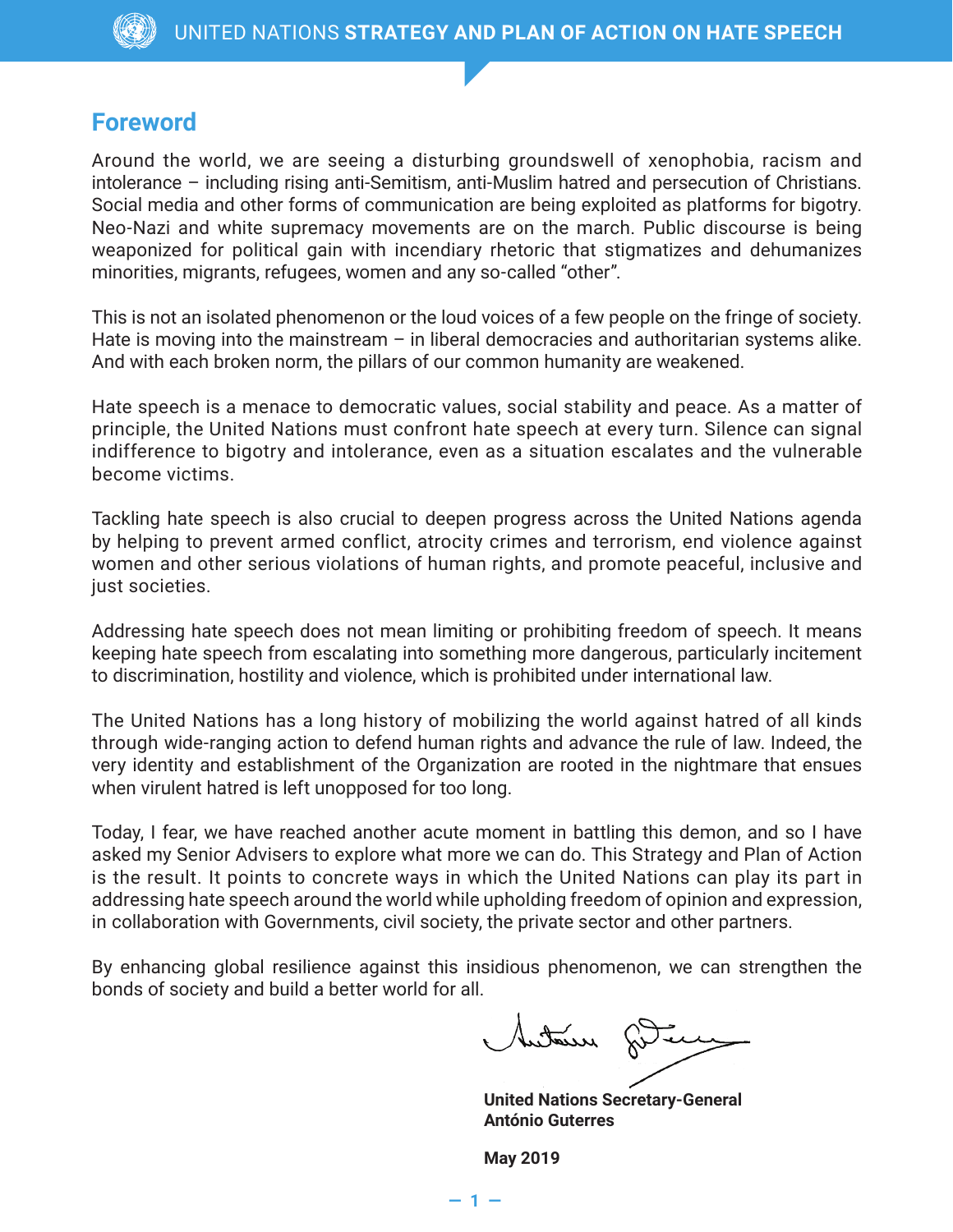## **What is hate speech?**

There is no international legal definition of hate speech, and the characterization of what is 'hateful' is controversial and disputed. In the context of this document, the term hate speech is understood as any kind of communication in speech, writing or behaviour, that attacks or uses pejorative or discriminatory language with reference to a person or a group on the basis of who they are, in other words, based on their religion, ethnicity, nationality, race, colour, descent, gender or other identity factor. This is often rooted in, and generates intolerance and hatred and, in certain contexts, can be demeaning and divisive.

Rather than prohibiting hate speech as such, international law prohibits the incitement to discrimination, hostility and violence (referred to here as 'incitement'). Incitement is a very dangerous form of speech, because it explicitly and deliberately aims at triggering discrimination, hostility and violence, which may also lead to or include terrorism or atrocity crimes. Hate speech that does not reach the threshold of incitement is not something that international law requires States to prohibit. It is important to underline that even when not prohibited, hate speech may to be harmful.

The impact of hate speech cuts across numerous existing United Nations areas of operations, including: human rights protection; prevention of atrocity crime; preventing and countering terrorism and the underlying spread of violent extremism and counterterrorism; preventing and addressing gender-based violence; enhancing protection of civilians; refugee protection; the fight against all forms of racism and discrimination; protection of minorities; sustaining peace; and engaging women, children and youth. Addressing hate speech, therefore, requires a coordinated response that tackles the root causes and drivers of hate speech, as well as its impact on victims and societies more broadly.

## **Strategic vision**

The UN Strategy and Plan of Action on Hate Speech aims to give to the United Nations the room and the resources to address hate speech, which poses a threat to United Nations principles, values and programmes. Measures taken will be in line with international human rights norms and standards, in particular the right to freedom of opinion and expression.

The objectives are twofold:

- ▶ Enhance UN efforts to address root causes and drivers of hate speech
- ▶ Enable effective UN responses to the impact of hate speech on societies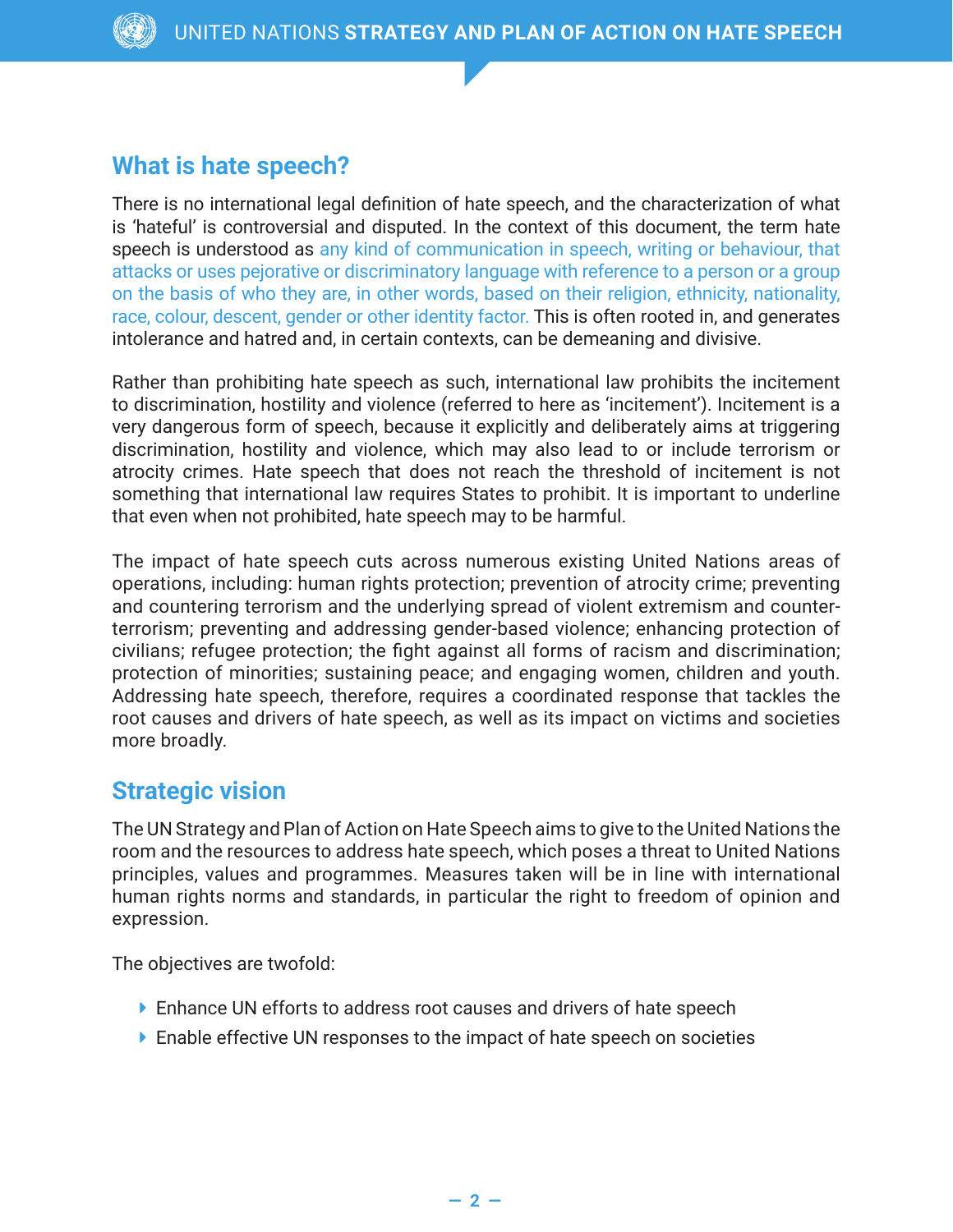In order to address hate speech, the UN will implement actions at global and country level, as well as enhance internal cooperation among relevant UN entities.

The Strategy will be guided by the following principles:

- 1. The strategy and its implementation to be in line with the right to freedom of opinion and expression. The UN supports more speech, not less, as the key means to address hate speech;
- 2. Tackling hate speech is the responsibility of all governments, societies, the private sector, starting with individual women and men. All are responsible, all must act;
- 3. In the digital age, the UN should support a new generation of digital citizens, empowered to recognize, reject and stand up to hate speech;
- 4. We need to know more to act effectively this calls for coordinated data collection and research, including on the root causes, drivers and conditions conducive to hate speech.

## **Key commitments**

| Monitoring and analyzing hate speech                         | Relevant UN entities should be able to<br>recognize, monitor, collect data and<br>analyze hate speech trends.                                                                                                                                                                                                                                                                                                                    |
|--------------------------------------------------------------|----------------------------------------------------------------------------------------------------------------------------------------------------------------------------------------------------------------------------------------------------------------------------------------------------------------------------------------------------------------------------------------------------------------------------------|
| Addressing root causes, drivers and<br>actors of hate speech | The UN system should adopt a common<br>understanding of the root causes and<br>drivers of hate speech in order to take<br>relevant action to best address and/or<br>mitigate its impact. Relevant UN entities<br>should also identify and support actors<br>who challenge hate speech.                                                                                                                                           |
| Engaging and supporting the victims of<br>hate speech        | UN entities should show solidarity<br>with the victims of hate speech and<br>implement human rights-centred<br>measures which aim at countering<br>retaliatory hate speech and escalation<br>of violence. They should also promote<br>measures to ensure that the rights of<br>victims are upheld, and their needs<br>addressed, including through advocacy<br>for remedies, access to justice and<br>psychological counselling. |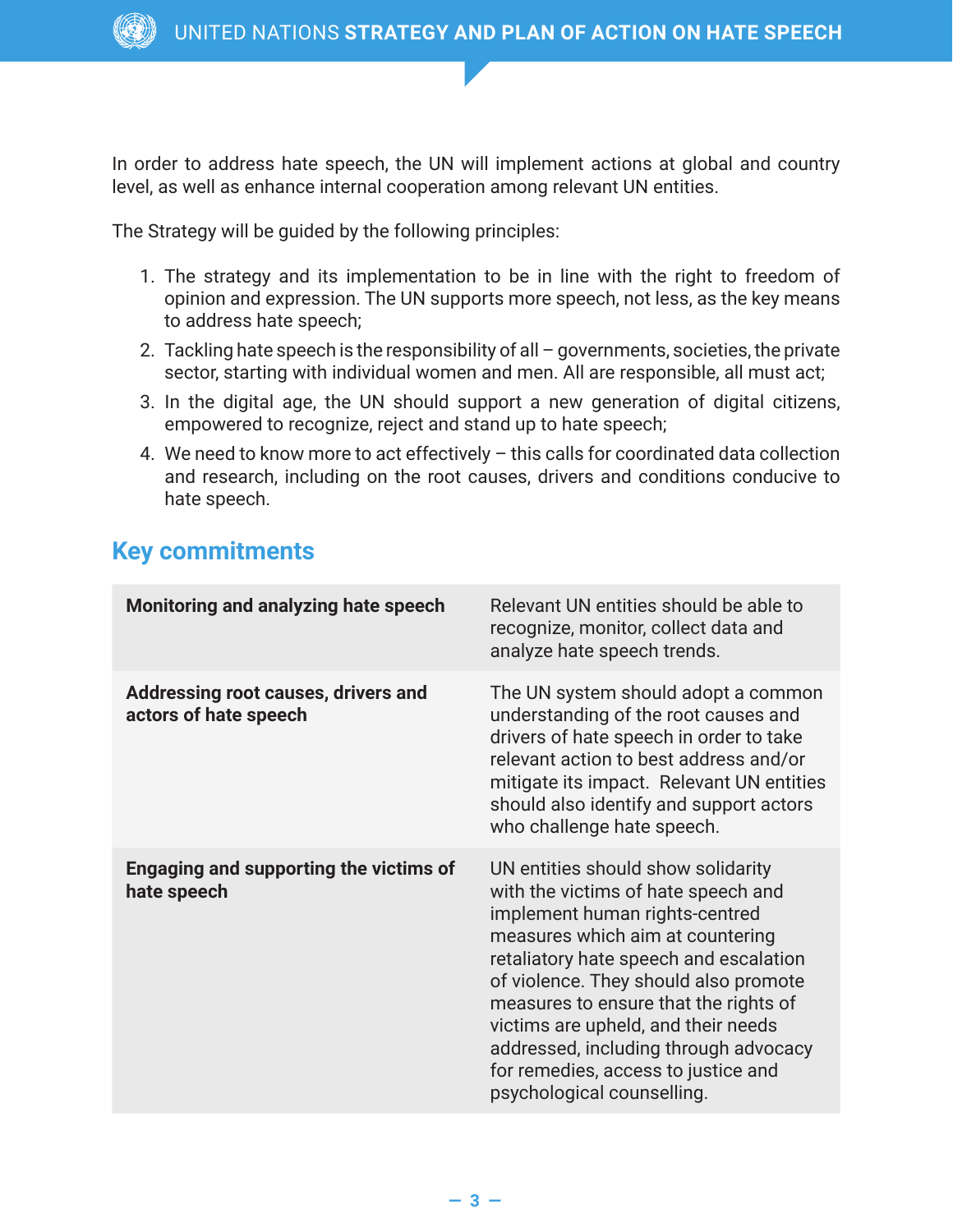| <b>Convening relevant actors</b>                                                                                    | When relevant to the context, the UN<br>should support convening of key actors;<br>reframe problems in ways that make<br>solutions more attainable; introduce<br>independent mediation and expertise;<br>and build coalitions.                                                                                                                                                                                                                                                                                                                         |
|---------------------------------------------------------------------------------------------------------------------|--------------------------------------------------------------------------------------------------------------------------------------------------------------------------------------------------------------------------------------------------------------------------------------------------------------------------------------------------------------------------------------------------------------------------------------------------------------------------------------------------------------------------------------------------------|
| <b>Engaging with new and traditional</b><br>media                                                                   | The UN system should establish and<br>strengthen partnerships with new<br>and traditional media to address hate<br>speech narratives and promote the<br>values of tolerance, non-discrimination,<br>pluralism, and freedom of opinion and<br>expression.                                                                                                                                                                                                                                                                                               |
| <b>Using technology</b>                                                                                             | UN entities should keep up with<br>technological innovation and encourage<br>more research on the relationship<br>between the misuse of the Internet and<br>social media for spreading hate speech<br>and the factors that drive individuals<br>towards violence. UN entities should<br>also engage private sector actors,<br>including social media companies,<br>on steps they can take to support UN<br>principles and action to address and<br>counter hate speech, encouraging<br>partnerships between government,<br>industry and civil society. |
| Using education as a tool for<br>addressing and countering hate speech                                              | UN entities should take action in formal<br>and informal education to implement<br>SDG4, promote the values and skills<br>of Global Citizenship Education, and<br>enhance Media and Information<br>Literacy.                                                                                                                                                                                                                                                                                                                                           |
| <b>Fostering peaceful, inclusive and just</b><br>societies to address the root causes<br>and drivers of hate speech | The UN System should raise awareness<br>about respect for human rights,<br>non-discrimination, tolerance and<br>understanding of other cultures and<br>religions, as well as gender equality,<br>including in the digital world. It should<br>promote intercultural, interfaith and<br>intrareligious dialogue and mutual<br>understanding.                                                                                                                                                                                                            |